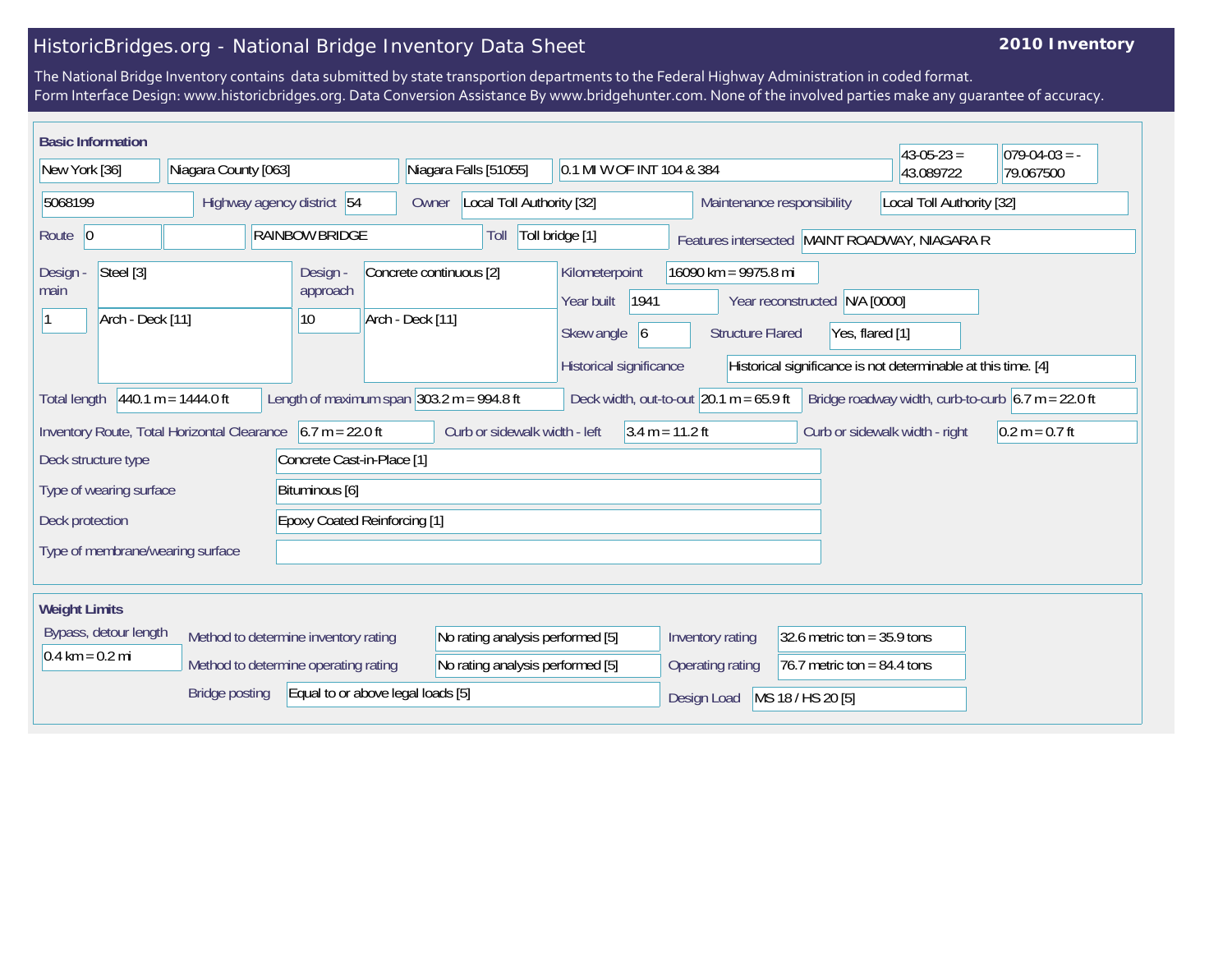| <b>Functional Details</b>                                                                                     |                                                                                                                   |
|---------------------------------------------------------------------------------------------------------------|-------------------------------------------------------------------------------------------------------------------|
| 5493<br>Average daily truck traffi 6<br>Average Daily Traffic                                                 | 2018<br>Year 1998<br>6686<br>Future average daily traffic<br>%<br>Year                                            |
| Other Principal Arterial (Urban) [14]<br>Road classification                                                  | Lanes on structure $ 4$<br>Approach roadway width<br>13.4 $m = 44.0$ ft                                           |
| Type of service on bridge Highway-pedestrian [5]                                                              | Closed median (no barriers) [2]<br>Direction of traffic 2 - way traffic [2]<br>Bridge median                      |
| Parallel structure designation<br>No parallel structure exists. [N]                                           |                                                                                                                   |
| Highway-waterway [6]<br>Type of service under bridge                                                          | Navigation control on waterway (bridge permit required). [1]<br>Lanes under structure<br>Navigation control<br> 4 |
| $21.9 m = 71.9 ft$<br>Navigation vertical clearanc                                                            | Navigation horizontal clearance $249.3 \text{ m} = 818.0 \text{ ft}$                                              |
| Minimum navigation vertical clearance, vertical lift bridge                                                   | Minimum vertical clearance over bridge roadway<br>$ 4.87 \text{ m} = 16.0 \text{ ft} $                            |
| Minimum lateral underclearance reference feature Highway beneath structure [H]                                |                                                                                                                   |
| Minimum lateral underclearance on right $0.4$ m = 1.3 ft                                                      | Minimum lateral underclearance on left $0.8$ m = 2.6 ft                                                           |
| Minimum Vertical Underclearance $ 3.7 m = 12.1 ft$                                                            | Minimum vertical underclearance reference feature Highway beneath structure [H]                                   |
| Appraisal ratings - underclearances   Basically intolerable requiring high priority of corrrective action [3] |                                                                                                                   |
| <b>Repair and Replacement Plans</b>                                                                           |                                                                                                                   |
| Type of work to be performed                                                                                  | Work to be done by contract [1]<br>Work done by                                                                   |
| Widening of existing bridge with deck rehabilitation<br>or replacement. [34]                                  | Bridge improvement cost<br>7276000<br>4235000<br>Roadway improvement cost                                         |
|                                                                                                               | $440.1 m = 1444.0 ft$<br>Length of structure improvement<br>Total project cost<br>11511000                        |
|                                                                                                               | 2009<br>Year of improvement cost estimate                                                                         |
|                                                                                                               | Unknown [CAN]<br>Border bridge - percent responsibility of other state<br>Border bridge - state                   |
|                                                                                                               | $\vert 0 \vert$<br>Border bridge - structure number                                                               |